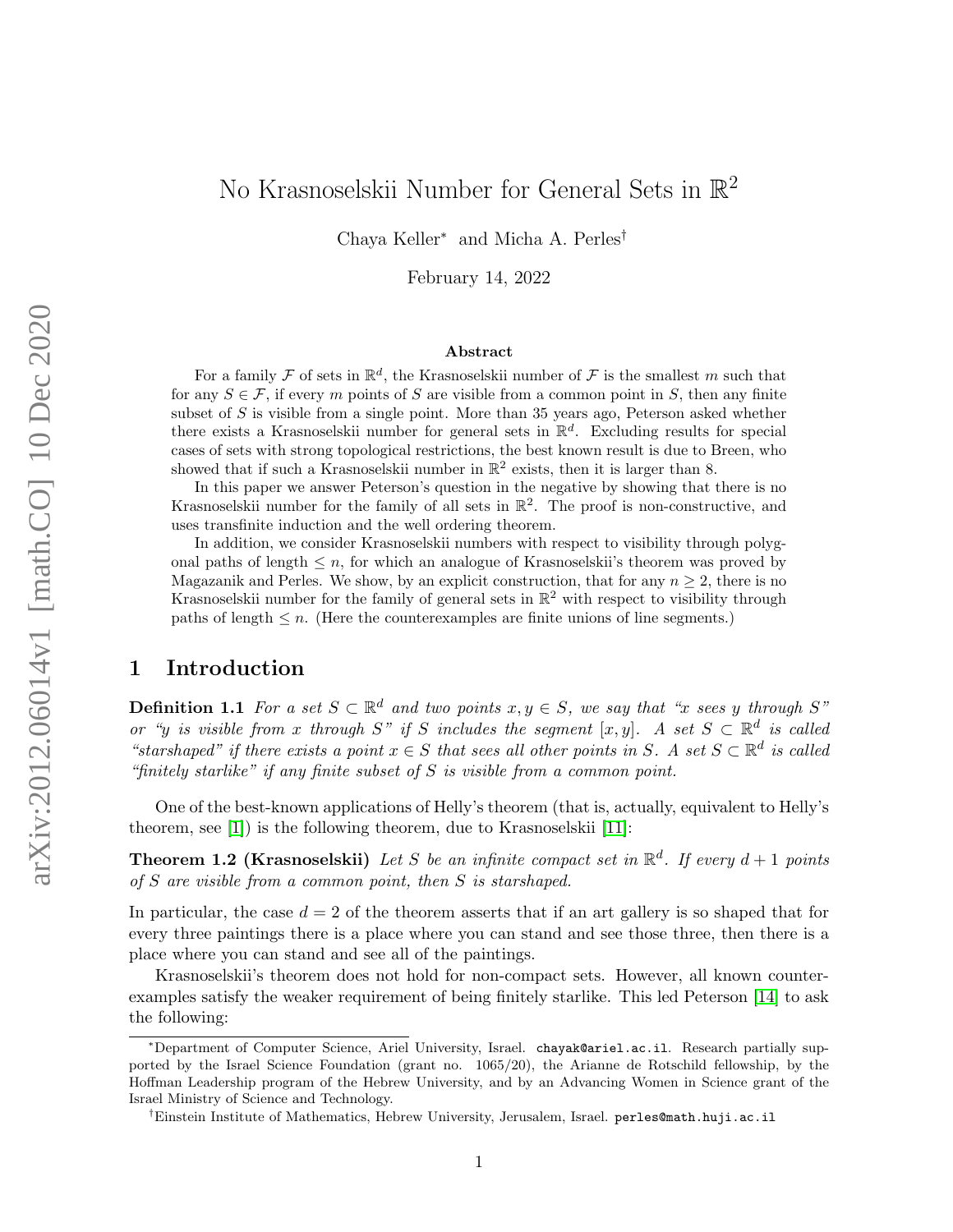**Question 1.3 (Peterson)** Does there exist a Krasnoselskii number  $K(d)$  such that for any infinite set  $S \subset \mathbb{R}^d$ , if every  $K(d)$  points of S are visible from a single point, then S is finitely starlike?

Peterson's question appears in the Handbook of Combinatorics [\[9,](#page-10-2) Chapter 17, Section 6.1.2, written by Erdős and Purdy and in a treatise on open problems in geometry by Croft, Falconer and Guy [\[8,](#page-10-3) Chapter E1]. It was studied in a number of works. A few positive results were obtained, for special cases of sets that satisfy additional topological conditions [\[2,](#page-9-1) [4,](#page-10-4) [5\]](#page-10-5). Those include Krasnoselskii number 3 for closed sets in the plane, and Krasnoselskii numbers 4 and 5 under more complex conditions on the boundary of the set. On the other hand, for general sets in the plane, Peterson [\[14\]](#page-10-1) showed that if  $K(2)$  exists, then it must be greater than 3. Breen [\[4\]](#page-10-4) improved Peterson's result, showing by an explicit example that if  $K(2)$  exists, then it must be larger than 8. For other partial results and related problems, see [\[3\]](#page-9-2) and the references therein.

In this paper we answer Peterson's question in the negative by showing that the Krasnoselskii number  $K(2)$  does not exist. Formally, we prove the following:

**Theorem 1.4** For any  $k \geq 2$ , there exists a set  $S \subset \mathbb{R}^2$  such that any  $2k + 3$  points in S are visible from a common point, but there exist  $2k + 4$  points in S that are not visible from a common point.

Unlike Breen's construction that leads to an  $F_{\sigma}$ -set, our proof is non-constructive and uses transfinite induction and the well-ordering theorem.

In the second part of the paper, we consider a generalization of the notion of visibility, namely visibility through polygonal paths.

**Definition 1.5** For a set  $S \subset \mathbb{R}^d$  and  $x, y \in S$ , we say that "x sees y through S by a polygonal path of length n" or "y is visible from x through S by a polygonal path of length n" if there exist distinct  $x_1, x_2, \ldots, x_{n-1}$  and a polygonal path

<span id="page-1-1"></span> $\langle x, x_1, \ldots, x_{n-1}, y \rangle = [x, x_1] \cup [x_1, x_2] \cup \ldots \cup [x_{n-1}, y]$ 

that lies entirely within S.

This definition of visibility is closely related to the notion of  $L_n$ -sets, which are sets that are connected through polygonal paths of length  $\leq n$ . This notion was defined by Horn and Valentine  $[10]$ , and studied in numerous papers (see, e.g.,  $[7, 13, 15]$  $[7, 13, 15]$  $[7, 13, 15]$ ). Of course, the original notion of visibility considered above corresponds to the case of visibility through polygonal paths of length  $n = 1$ .

In [\[13,](#page-10-8) Theorem 1.2], Magazanik and Perles proved a Krasnoselskii-type theorem with respect to visibility through polygonal paths. Formally, they showed that for any  $n$  and for any compact and simply connected set  $S \subset \mathbb{R}^2$ , if any three points in S are visible from a common point through polygonal paths of length  $\leq n$ , then all points of S are visible from a single point through polygonal paths of length  $\leq n$ .

This raises the natural analogue of Peterson's question for this notion of visibility: Is there a number  $K'(2, n)$  such that for any finite set  $S \subset \mathbb{R}^2$ , if every  $K'(2, n)$  points of S are visible from a common point through polygonal paths of length  $\leq n$ , then any finite subset of S is visible from a common point through polygonal paths of length  $\leq n$ ?

<span id="page-1-0"></span>We answer this question in the negative. Namely, we prove, by constructing a sequence of explicit examples, the following: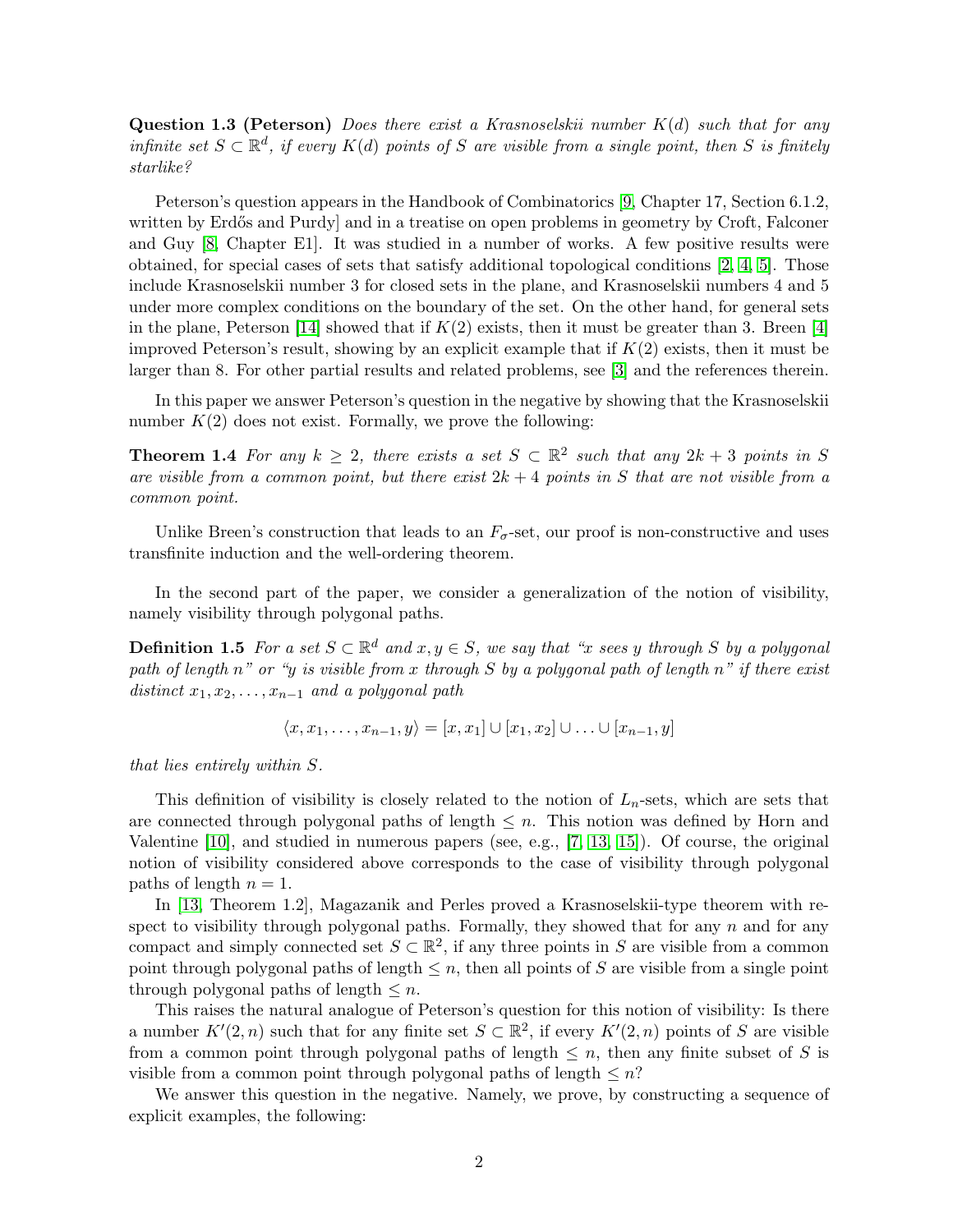**Theorem 1.6** For any  $n, k \geq 2$ , there exists a set  $S \subset \mathbb{R}^2$  such that any k points in S are visible from a common point through polygonal paths of length  $\leq n$ , but there exist  $k+1$  points in S that are not visible from a common point through polygonal paths of length  $\leq n$ .

The sets S we construct in the proof of Theorem [1.6](#page-1-0) are actually finite unions of closed line segments.

A similar result with respect to the related concept of visibility through staircase paths of length  $\leq n$  was obtained by Breen [\[6\]](#page-10-10). However, the construction of [6] is significantly different from ours.

This paper is organized as follows: In Section [2](#page-2-0) we study Peterson's problem with respect to the classical definition of visibility and prove Theorem [1.4.](#page-1-1) In Section [3](#page-7-0) we study visibility through polygonal paths of length  $\leq n$  and prove Theorem [1.6.](#page-1-0)

## <span id="page-2-0"></span>2 Proof of Theorem [1.4](#page-1-1)

#### 2.1 Some basic facts from set theory

In this subsection we recall a few basic definitions and facts from set theory that will be used in our proof. For the sake of brevity, we present the definitions in a somewhat informal way. A formal treatment can be found in standard textbooks on basic set theory, e.g., [\[12\]](#page-10-11).

Well ordering. Let S be a set. A binary relation  $\lt$  on S is called a well ordering if:

- 1. For any  $x, y \in S$ , exactly one of the following holds: either  $x \leq y$ , or  $y \leq x$ , or  $x = y$ .
- 2.  $" < "$  is transitive.
- 3. Any non-empty subset S' of S has a first element  $x_0$ , namely,  $\forall \emptyset \neq S' \subset S, \exists x_0 \in S'$ :  $\forall x \in S', x_0 \leq x.$

A pair  $(S, \leq)$  where  $\leq$  is a well ordering on S is called a *well ordered set*.

Transitive sets and ordinals. A set S is called transitive if any element of S is a subset of S, that is, if  $(x \in S) \land (y \in x) \Rightarrow (y \in S)$ . A set O is called an *ordinal* if it is transitive and  $(0, \in)$ (i.e., O with the relation  $(x < y) \Leftrightarrow (x \in y)$ ) is a well-ordered set.

*Initial section.* Let  $(S, \leq)$  be a well-ordered set. An initial section of S is a subset  $S' \subset S$  of the form  $S' = \{x \in S : x < y\}$ , for some  $y \in S$ .

Isomorphism. Two well-ordered sets  $(S, \leq_S)$  and  $(T, \leq_T)$  are *isomorphic* if there exists a bijection  $f : S \to T$  such that  $\forall x, y \in S : (x \leq_S y) \Leftrightarrow (f(x) \leq_T f(y)).$ 

Two basic facts on ordinals.

- 1. For any set  $\mathcal O$  of ordinals,  $(\mathcal O, \in)$  is a well-ordered set. In particular, any set of ordinals contains a minimal element with respect to the relation ∈.
- 2. Any well-ordered set  $(S, \leq)$  is isomorphic to a unique ordinal.

The well ordering theorem. For any set S, there exists a relation  $\lt$  on S such that  $(S, \lt)$  is a well-ordered set. (This theorem may be considered an axiom, being equivalent to the Axiom of Choice).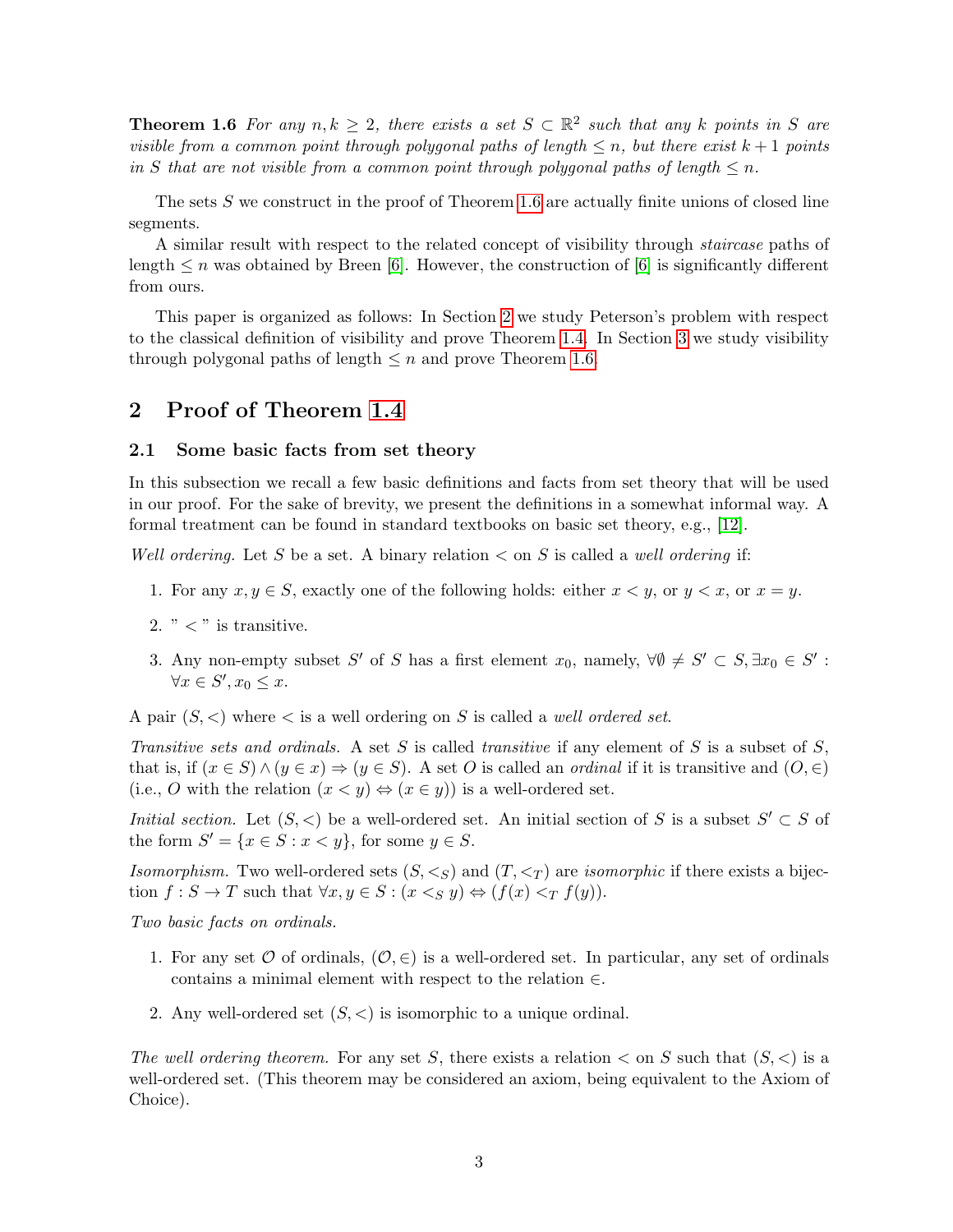Initial ordinal. For a set S, consider all possible well-orderings of S. Each of them is isomorphic to a unique ordinal. The corresponding set of ordinals has a minimal element (with respect to the relation  $\in$ ). This element is called the *initial ordinal* that corresponds to S.

Cardinals. Informally, the cardinality of a set  $S$  measures its 'size'. Formally, the cardinal of S, denoted by  $|S|$ , is identified with the initial ordinal that corresponds to S. This allows comparing the 'sizes' of any two sets, as any two ordinals are comparable by the relation ∈. It is clear that we have  $|S| \leq |T|$  if and only if there exists an injection  $f : S \to T$ .

Arithmetic of infinite cardinals. We use two basic facts from cardinal arithmetic. If  $S$ ,  $T$  are infinite sets then  $|S \times T| = |S \cup T| = \max(|S|, |T|)$ . If, in addition,  $|S| < |T|$ , then  $|T \setminus S| = |T|$ .

Initial section of an initial ordinal. It follows from the above definitions that if O is the initial ordinal that corresponds to some set S and O' is an initial section of O, then  $|O'| < |O|$ .

Induction on ordinals and transfinite induction. The induction principle on ordinals implies the following: Let O be an ordinal, and let P be a property of ordinals. If for any  $O' \in O$ , we have  $(\forall O'' < O' : P(O'')) \Rightarrow P(O')$ , then  $P(O)$ . As any well-ordered set corresponds to a unique ordinal, this method can be used to prove claims on general well-ordered sets. Its application is commonly called transfinite induction.

Application in our case. A classical way to use transfinite induction to prove an assertion on a general set S is to use the well-ordering theorem to define a well-ordering  $\lt$  such that  $(S, \lt)$ is isomorphic to the initial ordinal that corresponds to  $S$ , and then to use transfinite induction to prove the assertion for  $(S, \leq)$ . An important feature deployed in this method is that for any initial section S' of  $(S, <)$ , we have  $|S'| < |S|$ , as was explained above.

We shall apply this method to the set  $S$  all  $k$ -tuples of points in the lower half-plane (whose cardinality is clearly  $\aleph$ ), and the fact that the cardinality of any initial section in our ordering is strictly smaller than  $\aleph$  will play a crucial role in our proof.

### 2.2 Proof of the theorem

In this subsection we prove Theorem [1.4.](#page-1-1) Let us recall its statement.

**Theorem [1.4.](#page-1-1)** For any  $2 \leq k \in \mathbb{N}$ , there exists a set  $T = T(k) \subset \mathbb{R}^2$  such that the following holds:

- 1. Any  $2k+3$  points of T are seen, through T, from a common point  $x \in T$ .
- 2. There are  $2k + 4$  points in T that are not seen, through T, from any point of T.

We divide the presentation into three parts. First, we reduce the problem to proving the existence of a subset S of the real line that satisfies certain conditions, called a  $k$ -shutter. Then, we describe the transfinite induction argument, without getting into the geometric details. Finally, we present a formal proof that fills in the geometric part.

#### 2.2.1 Reduction to proving the existence of a  $k$ -shutter

Let us denote by  $\mathbb{R}^2_+$  the upper open half-plane  $\mathbb{R}^2_+ = \{(x, y) \in \mathbb{R}^2 | y > 0\}$ , and by  $\mathbb{R}^2_-$  the lower open half-plane  $\mathbb{R}^2 = \{(x, y) \in \mathbb{R}^2 | y < 0\}$ . For two points  $x \in \mathbb{R}^2_+$ ,  $y \in \mathbb{R}^2_-$ , and a subset S of the x-axis,  $S \subset \{(x,0)|x \in \mathbb{R}\}$ , we say that x sees y via S, if x sees y through  $\mathbb{R}^2_+ \cup S \cup \mathbb{R}^2_-$ .

The following definition plays a central role in the proof of Theorem [1.4.](#page-1-1)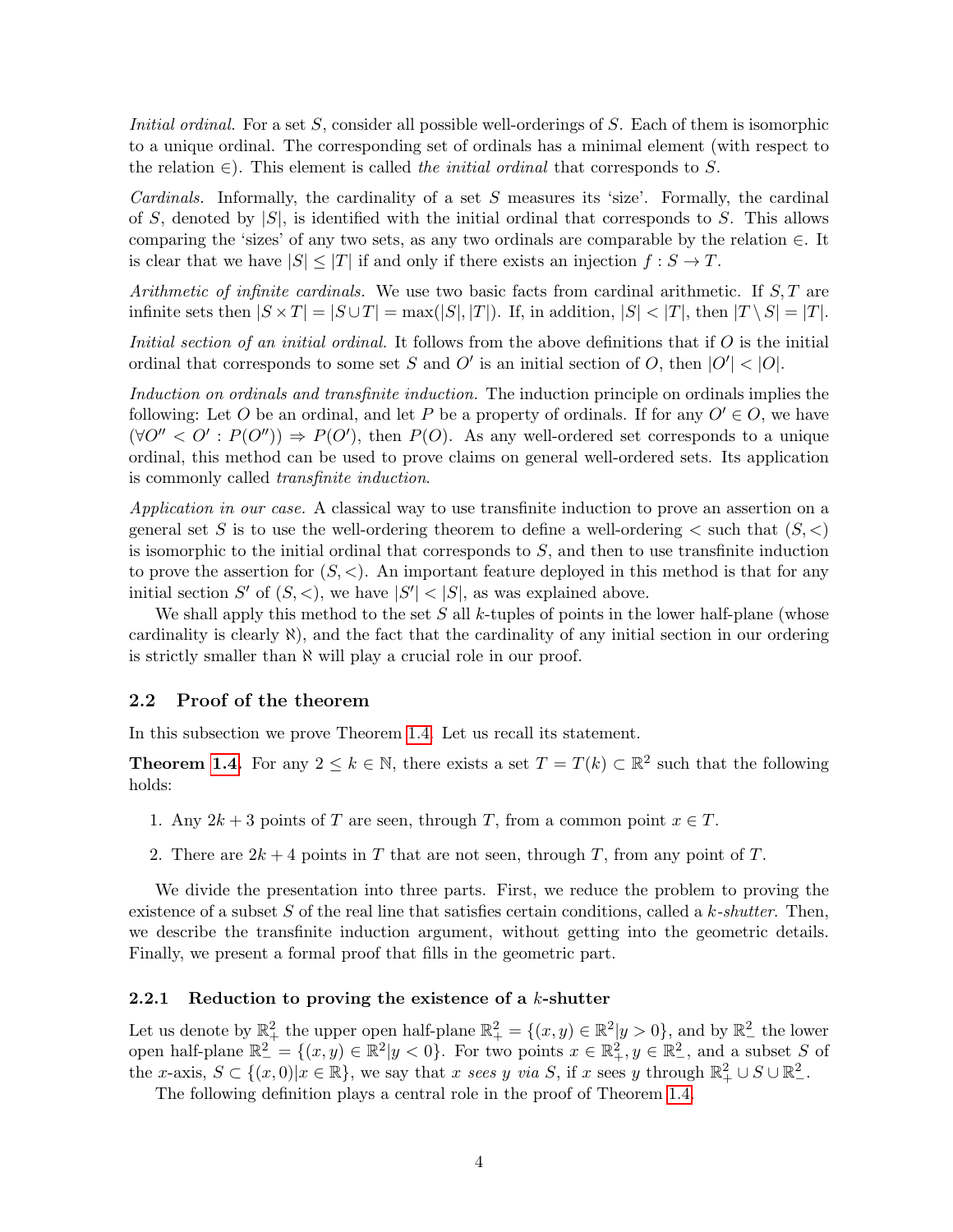**Definition 2.1** A subset S of the x-axis,  $S \subset \{(x,0)|x \in \mathbb{R}\}\$ , is called a k-shutter, if: (a) For any k-tuple  $\{a_1, \ldots, a_k\} \subset \mathbb{R}^2_+$  there exists a point  $z \in \mathbb{R}^2_+$  that sees each  $a_i$   $(1 \leq i \leq k)$ via S, and

(b) There exists a  $(k+1)$ -tuple  $K = \{y_1, \ldots, y_{k+1}\} \subset \mathbb{R}^2$  such that no point in  $\mathbb{R}^2_+$  sees all the points of K via S.

Note that, by symmetry, the definition of a k-shutter is not sensitive to interchanging  $\mathbb{R}^2_+$ and  $\mathbb{R}^2_-$ . In addition, it is easy to see that for  $k \geq 2$ , any k-shutter S satisfies  $|S| \geq 2$  and does not include a segment.

<span id="page-4-0"></span>**Observation 2.2** In order to prove Theorem [1.4,](#page-1-1) it suffices to prove that for any  $k \in \mathbb{N}$ , there exists a k-shutter S.

**Proof of Observation [2.2:](#page-4-0)** Given a k-shutter S, let  $T = \mathbb{R}^2_+ \cup \mathbb{R}^2_- \cup S$ , and let T' be a set of  $2k+3$  points of T. If  $T' \cap S = \emptyset$ , then any point of S sees all points of T' through T. If  $T' \cap S$ consists of a single point x, then x sees all the points of T' through T. If  $|T' \cap S| \geq 2$ , then by the pigeonhole principle, either  $T' \cap \mathbb{R}^2$  or  $T' \cap \mathbb{R}^2_+$  contains at most k points. W.l.o.g., assume  $|T' \cap \mathbb{R}^2_-| \leq k$ . As S is a k-shutter, some point  $z \in \mathbb{R}^2_+$  sees  $T' \cap \mathbb{R}^2_-$  through T. The point z clearly sees all points of  $T'$  through  $T$ .

On the other hand, take  $K_1 \subset \mathbb{R}^2$  to be a  $(k+1)$ -set that is not seen via S by any point in  $\mathbb{R}^2_+$ , and take  $K_2 \subset \mathbb{R}^2_+$  to be a  $(k+1)$ -set that is not seen via S by any point in  $\mathbb{R}^2_-$ . Since  $|S| \geq 2$  and S does not include a segment, there exist two points  $s_1, s_2 \in S$  that do not see each other through S. Then the set  $K_1 \cup K_2 \cup \{s_1, s_2\} \subset T$  is a  $(2k + 4)$ -sized subset of T that is not seen by any point through  $T$ .  $\Box$ 

#### 2.2.2 The transfinite induction argument

To prove the existence of a k-shutter, we use transfinite induction. Let  $K = \{y_1, \ldots, y_{k+1}\} \subset \mathbb{R}^2$ be a fixed  $(k + 1)$ -set of points in  $\mathbb{R}^2$ , and let  $U = \{\{a_1, a_2, \ldots, a_k\} \subset \mathbb{R}^2$  be the family of all k-subsets of  $\mathbb{R}^2$ . Clearly,  $|U| = \aleph$ . Let O be the initial ordinal of cardinality  $\aleph$ , namely,  $|O| = \aleph$  and for each  $\lambda \in O$ ,  $|\{\alpha \in O : \alpha < \lambda\}| < \aleph$ . Let  $\lambda \mapsto u_\lambda$   $(\lambda \in O)$  be a bijection between O and U. (Whose existence follows from the well-ordering theorem.) We denote by  $\lt$ the corresponding ordering on  $U$ . We shall prove the existence of a k-shutter  $S$  such that each k-set in U is seen via S by some  $z \in \mathbb{R}^2_+$ , while no  $z \in \mathbb{R}^2_+$  sees the  $(k+1)$ -set K via S.

We construct  $S$  by a transfinite induction process, that corresponds to induction on the ordinal O. We index the steps of the process by the elements of O, and in step  $\lambda$  we 'take care' of the k-set  $a^{\lambda} = \{a_1^{\lambda}, \ldots, a_k^{\lambda}\}\$  that corresponds (in the isomorphism) to  $\lambda \in O$ .

During the process, we construct two increasing sequences of subsets of the x-axis:  $\{A_{\lambda}\}_{{\lambda}\in O}$ and  $\{B_{\lambda}\}_{\lambda\in O}$  (where 'increasing' means that if  $\lambda_1 < \lambda_2$  then  $A_{\lambda_1} \subseteq A_{\lambda_2}$  and  $B_{\lambda_1} \subseteq B_{\lambda_2}$ ). The sets  $A_\lambda$  contain points that will be included in S, while the sets  $B_\lambda$  contain points will not be included in S. Of course, we make sure that the  $B_\lambda$ 's are disjoint from the  $A_\lambda$ 's. In addition, we make sure that at each step  $\lambda$ , we have  $|A_{\lambda}|, |B_{\lambda}| \leq \max(|\lambda|, \aleph_0)$ .

At Step  $\lambda$ , we define  $A_{\lambda}$  and  $B_{\lambda}$  by adding points to the sets  $A_{\lambda}^0 = \bigcup_{\lambda' < \lambda} A_{\lambda'}$  and  $B_{\lambda}^0 = \bigcup_{\lambda' < \lambda} B_{\lambda'}$ , respectively. First we add at most max( $|\lambda|, \aleph_0$ ) points to  $B_{\lambda}^0$  to form  $B_{\lambda}$  i way to be explained shortly. Then we add  $k-1$  (or fewer) points to  $A_{\lambda}^0$  to form  $A_{\lambda}$ , in such a way that the set  $a^{\lambda} = \{a_1^{\lambda}, \ldots, a_k^{\lambda}\}\$ is seen through  $A_{\lambda}$  by some  $z \in \mathbb{R}^2_+$ , while the set K is not seen through  $A_\lambda$  by any  $z \in \mathbb{R}^2_+$ . The points added to  $B_\lambda$  are responsible for the latter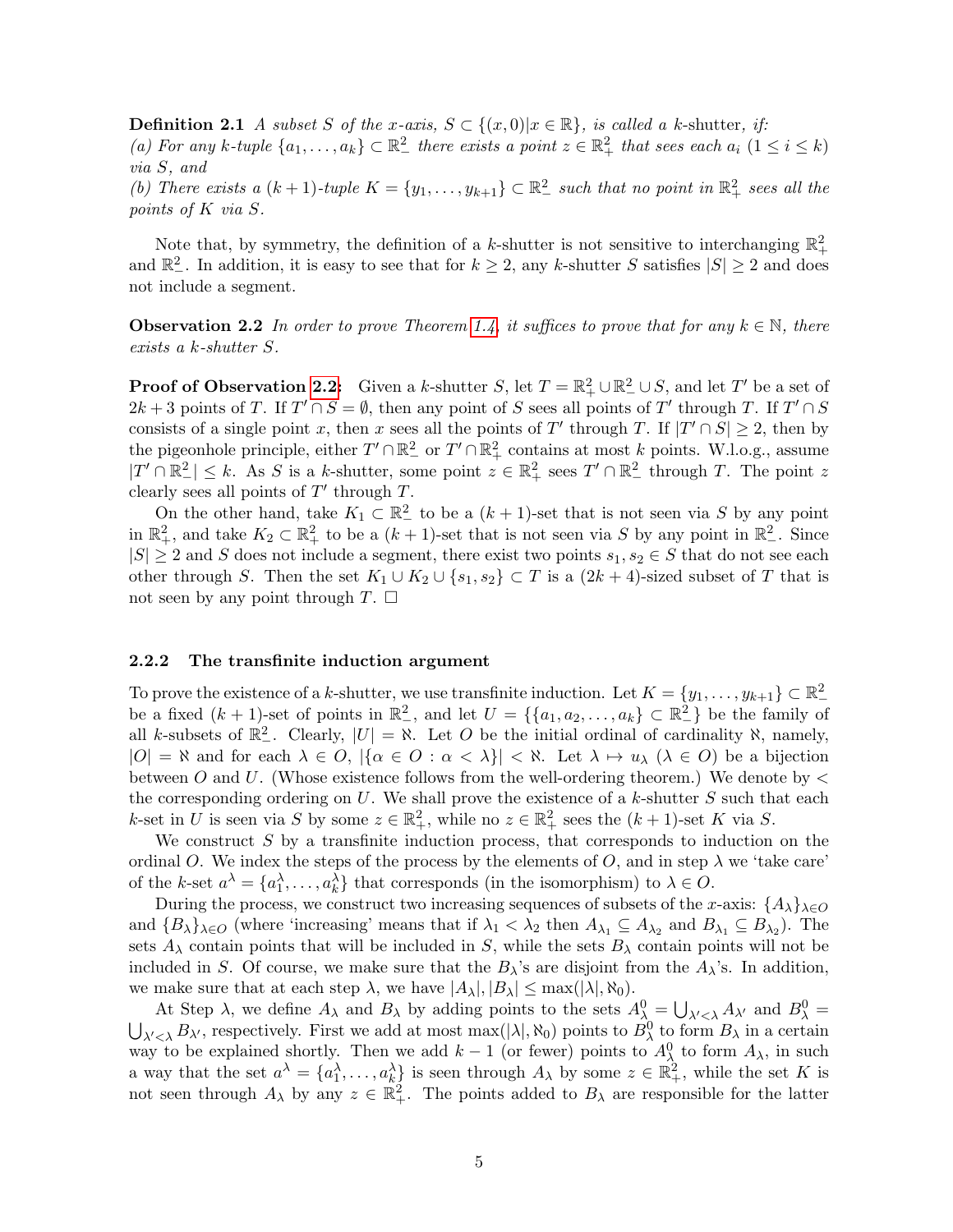condition – they are chosen in such a way that forcing  $A_\lambda$  to avoid them will guarantee that K is not seen via  $A_{\lambda}$  from any point in the upper open half-plane.

At the end of the process, we set  $S = \bigcup_{\lambda \in O} A_{\lambda}$ . It is clear from the construction that any k-set  $a^{\lambda} \in U$  is seen via S by some  $z \in \mathbb{R}^2_+$  (since it is seen via  $A_{\lambda}$ ) and also that K is not seen via S by any  $z \in \mathbb{R}^2_+$  (as otherwise, it would be seen via some  $A_\lambda$ , contradicting the construction).

The crucial observation that makes the definition of the sets  $A_{\lambda}$  and  $B_{\lambda}$  possible is that the cardinality of any initial section of O is smaller than  $\aleph$ , and thus, at any step  $\lambda$  of the process we have  $|A_\lambda^0|, |B_\lambda^0| < \aleph$ . This means that the sets  $A_\lambda^0$  and  $B_\lambda^0$  cover only a 'very small' part of the x-axis, and so we have 'enough room' to select the points we need to add in order to define  $B_{\lambda}$  and  $A_{\lambda}$ , as will be shown formally below.

#### 2.2.3 Formal proof

We prove the following proposition.

**Proposition 2.3** There exist increasing sequences of sets  $\{A_{\lambda}\}_{{\lambda}\in O}$  and  $\{B_{\lambda}\}_{{\lambda}\in O}$ , such that, for any  $\lambda \in O$ , we have:

- <span id="page-5-0"></span>1.  $A_{\lambda}, B_{\lambda} \subset \{(x, 0)|x \in \mathbb{R}\};$
- 2.  $A_{\lambda} \cap B_{\lambda} = \emptyset$ ;
- 3.  $|A_\lambda|, |B_\lambda| \leq \max(|\lambda|, \aleph_0) < \aleph;$
- 4. The k-set  $a^{\lambda} = \{a_1^{\lambda}, \ldots, a_k^{\lambda}\}\$  is seen via  $A_{\lambda}$  by some  $z \in \mathbb{R}^2_+$ , while the  $(k+1)$ -set  $K =$  $(y_1, \ldots, y_{k+1})$  is not seen via  $A_{\lambda}$  by any  $z \in \mathbb{R}_+^2$ .

Proposition [2.3](#page-5-0) clearly implies Theorem [1.4,](#page-1-1) since the set  $S = \bigcup_{\lambda \in O} A_{\lambda}$  is a k-shutter, as was explained above.

#### Proof:

The proof is by transfinite induction on the elements of O.

Induction basis. We start by defining  $A_0$  and  $B_0$ . (Note that there is no formal need to present the initial step separately. However, in our case this step is somewhat different from the other ones, and thus we have to present it.)

Consider all lines that are spanned by two points  $y_i, y_j \in K$ . Let  $B_0$  be the set of all intersection points of these lines with the x-axis. Clearly,  $|B_0| \leq {k+1 \choose 2}$  $_{2}^{+1}).$ 

In order to define  $A_0$ , consider all lines that pass through at least one point of  $a^0$  =  ${a_1^0, \ldots, a_k^0}$  and at least one point of  $B_0$ . The union of these lines does not cover the upper half-plane (being a finite union of lines), hence, there exists a point  $z \in \mathbb{R}^2_+$  that is not incident with any such line. Denote the intersections of the segments  $[z, a_1^0], \ldots, [z, a_k^0]$  with the x-axis by  $s_1, \ldots, s_t$   $(1 \le t \le k)$ , and set  $A_0 = \{s_1, \ldots, s_t\}$ . Note that by the construction of  $B_0$ ,  $A_0 \cap B_0 = \emptyset$ .

Both  $A_0$  and  $B_0$  are finite, and so we have  $|A_0|, |B_0| \le \max(0, \aleph_0)$ . The point z sees all k points in  $a^0 = \{a_1^0, \ldots a_k^0\}$  via  $A_0$ . Furthermore, no point in  $\mathbb{R}^2_+$  can see K via  $A_0$ . Indeed,  $|A_0| \leq k$ , and thus, by the pigeonhole principle, if some  $z \in \mathbb{R}^2_+$  sees K via  $A_0$ , it must see two points  $y_i, y_j$  via the same point  $s_\ell \in A_0$ . In such a case,  $s_\ell \in B_0$  by the definition of  $B_0$ , contradicting the construction which assures that  $A_0 \cap B_0 = \emptyset$ . Therefore,  $A_0$  and  $B_0$  satisfy the assertion of the proposition.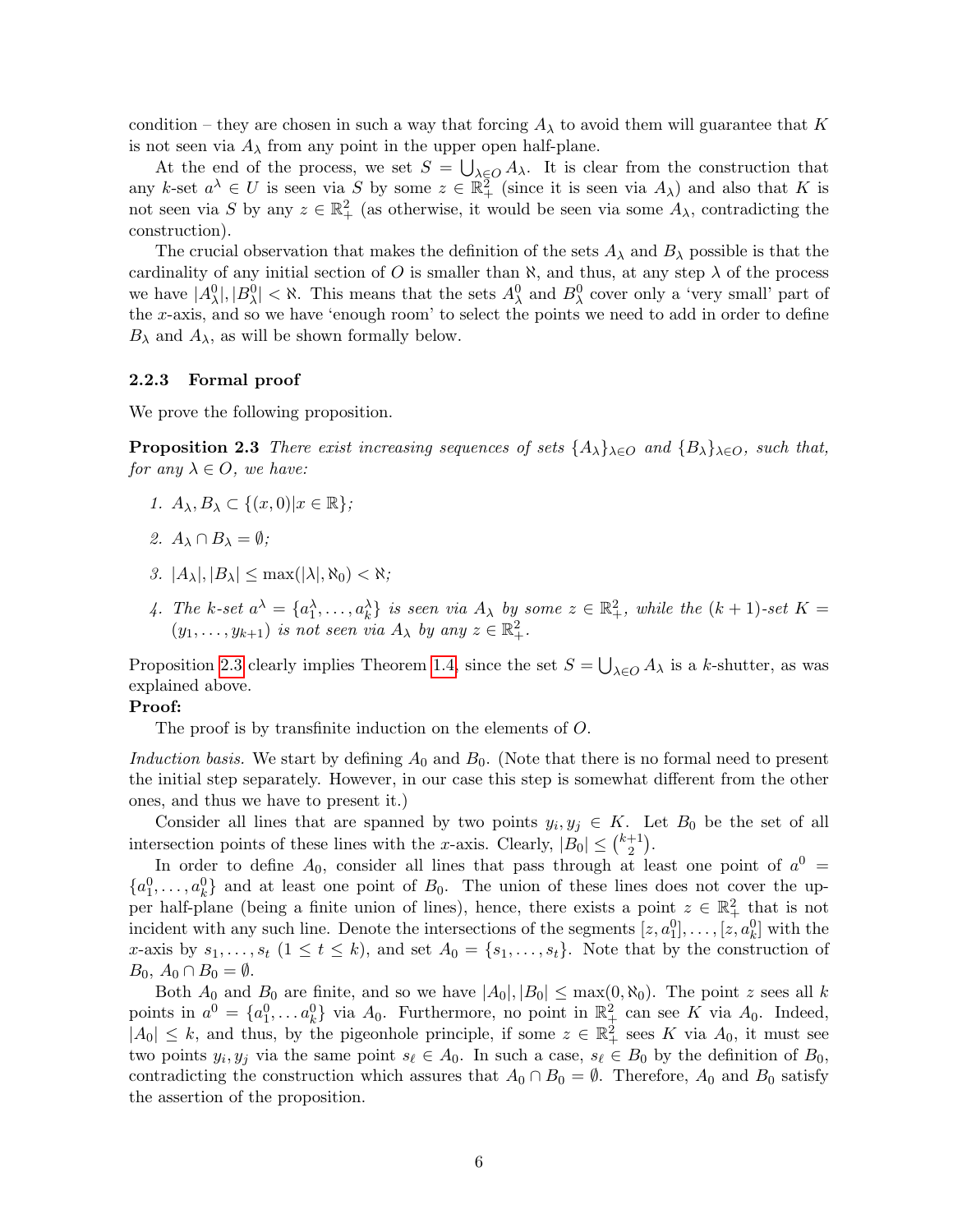Induction step. For  $\lambda \in O$ , we describe the definition of  $A_{\lambda}$  and  $B_{\lambda}$ , assuming that for any  $\lambda' < \lambda$ ,  $A_{\lambda'}$  and  $B_{\lambda'}$  have been defined and satisfy the assertion. As described above, we denote

$$
A_{\lambda}^{0} = \cup_{\lambda' < \lambda} A_{\lambda'}
$$
 and  $B_{\lambda}^{0} = \cup_{\lambda' < \lambda} B_{\lambda'}$ .

**Defining**  $B_\lambda$ . Consider the family  $\bar{\mathcal{L}}$  of lines that pass through at least one point of  $A_\lambda^0$  and at least one of the points of  $K = \{y_1, \ldots, y_{k+1}\}$ . Let  $Z \subset \mathbb{R}^2_+$  be the set of all intersection points of two lines in  $\bar{\mathcal{L}}$  that lie in  $\mathbb{R}^2_+$ . Fix  $z \in \mathbb{Z}$ . Since z does not see all  $k+1$  points of K via  $A^0_\lambda$  (by the induction hypothesis), there exists  $1 \leq i \leq k+1$  such that the intersection point between [z, y<sub>i</sub>] and the x-axis is not in  $A_{\lambda}^0$ . We add such an intersection point to  $B_{\lambda}^0$  (if there are several such points, we just add one of them arbitrarily). We repeat this process for all  $z \in Z$ . The resulting set is  $B_\lambda$ . (If  $Z = \emptyset$  then  $B_\lambda = B_\lambda^0$ .)

Note that since  $|A_{\lambda}^0|, |B_{\lambda}^0| \le \max\{|\lambda|, \aleph_0\},\$  it follows that  $|B_{\lambda}| \le \max\{|\lambda|, \aleph_0\}.$  Furthermore, by construction,  $B_{\lambda} \cap A_{\lambda}^0 = \emptyset$  and  $B_{\lambda}^0 \subset B_{\lambda}$ .

Motivation behind the definition of  $B_\lambda$ . In the definition of  $A_\lambda$  to be presented below, we add at most  $k-1$  points to  $A_{\lambda}^0$ . As no point  $z \in \mathbb{R}^2_+$  can see more than a single point of K via the same point in  $A_\lambda$  (due to the definition of  $B_0$ ), a point  $z \in \mathbb{R}^2_+$  can see K via  $A_\lambda$  only if it sees at least two points of K via  $A_{\lambda}^0$ . Z is the set of all 'dangerous' points in the upper half-plane, that see via  $A_{\lambda}^0$  at least two points of K. By our definition of  $B_{\lambda}$ , we ensure that once we define  $A_{\lambda}$  such that  $A_{\lambda} \cap B_{\lambda} = \emptyset$ , no point in Z will see via  $A_{\lambda}$  all  $k+1$  points of K. This guarantees that no point  $z \in \mathbb{R}^2_+$  can see K via  $A_\lambda$ .

**Defining**  $A_{\lambda}$ .  $A_{\lambda}$  is obtained by adding at most  $k-1$  points to  $A_{\lambda}^{0}$ . These points are chosen such that  $a^{\lambda} = \{a_1^{\lambda}, \ldots, a_k^{\lambda}\}\$  will be seen via  $A_{\lambda}$  by some point z in the upper open half-plane. Furthermore, the point z will be a point that sees  $a<sub>1</sub><sup>\lambda</sup>$  via  $A<sub>\lambda</sub><sup>0</sup>$ . (This condition allows us to add only  $k - 1$  points, rather than k points.)

Let  $x \in A_{\lambda}^0$  be chosen arbitrarily, and let  $\ell$  be the line that passes through x and  $a_1^{\lambda}$ . Let

$$
\mathcal{L} = \{ \ell(a_i^{\lambda}, b) | 2 \le i \le k, b \in B_{\lambda} \}
$$

be the set of all lines  $\ell(a_i^{\lambda},b)$  that pass through some point  $a_i^{\lambda} \in a^{\lambda}$ ,  $(2 \leq i \leq k)$ , and some point  $b \in B_{\lambda}$ .

Since  $|B_\lambda| \le \max(|\lambda|, \aleph_0) < \aleph$ , and since any line in  $\mathcal L$  intersects  $\ell$  in at most one point in the upper open half-plane, it follows that there exists a point  $z \in \ell \cap \mathbb{R}^2_+$  that is not covered by any line of L. (Recall that no line in L coincides with  $\ell$ , since  $\ell$  intersects the x-axis in  $x \in A_\lambda^0$ , while any line in  $\mathcal L$  intersects the x-axis in some point of  $B_\lambda$ .)

The set  $A_{\lambda}$  is obtained from  $A_{\lambda}^{0}$  by adding the intersections of the segments  $[z, a_i^{\lambda}],$  for  $2 \leq i \leq k$ , with the x-axis. Note that the intersection of  $[z, a_1^{\lambda}]$  with the x-axis is included in  $A_\lambda^0$  so there is no need to add it. Also note that it is possible that some of the  $k-1$  'added' points already belong to  $A_{\lambda}^0$ , and so fewer than  $k-1$  points are added.

Obviously,  $A^0_\lambda \subset A_\lambda$  and  $|A_\lambda| \leq \max(|\lambda|, \aleph_0)$ . By the construction, the added points are not in  $B_\lambda$ , and hence,  $A_\lambda \cap B_\lambda = \emptyset$ . Furthermore, the point z sees  $a_1^\lambda, \ldots, a_k^\lambda$  via  $A_\lambda$ . Finally, the definition of  $B_\lambda$  guarantees that no  $z \in \mathbb{R}^2_+$  sees K via  $A_\lambda$ . (See the motivation above.) Therefore,  $A_{\lambda}$  and  $B_{\lambda}$  satisfy the assertion.

By transfinite induction, this completes the proof of the proposition, and thus, also of the theorem.  $\Box$ 

Remark 2.4 One can strengthen the assertion of Theorem [1.4](#page-1-1) by considering a countable dense collection of 'forbidden'  $(k + 1)$ -sets, instead of a single  $(k + 1)$ -set K. No significant change in the proof method is needed.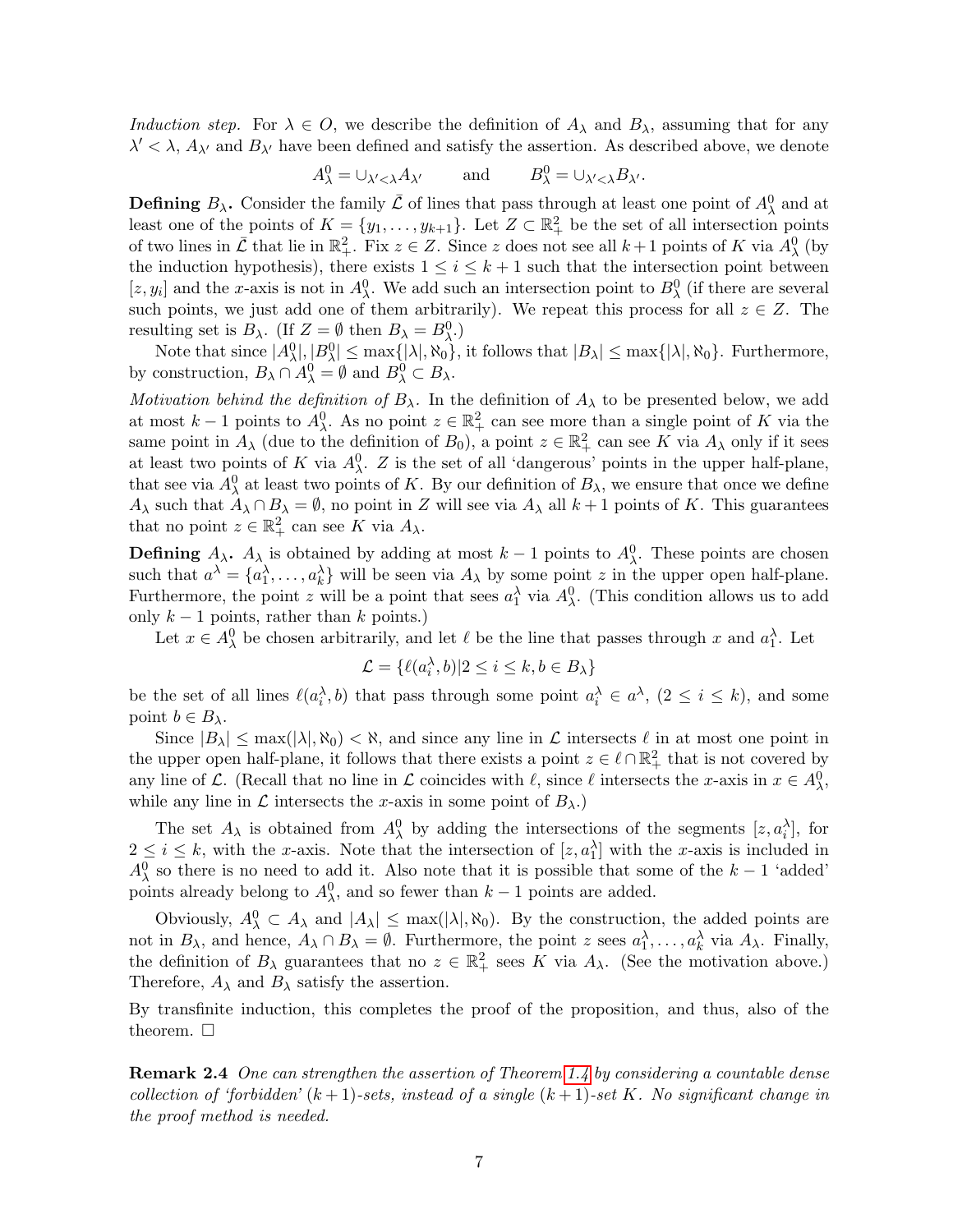## <span id="page-7-0"></span>3 Proof of Theorem [1.6](#page-1-0)

In this section we prove that no Krasnoselskii-type theorem exists for the notion of visibility through a polygonal path of length  $\leq n$  (in short, an *n-path*). By constructing a sequence of planar sets  $S_{n,k}$ ,  $n, k \geq 2$ , each consisting of a finite union of closed segments, we prove:

**Theorem [1.6](#page-1-0) (Restatement).** For any  $n, k \geq 2$ , there exists a set  $S = S_{n,k} \subset \mathbb{R}^2$  such that every k points in S are visible from a common point through n-paths in S, but some  $k + 1$ points of S are not visible from a common point through  $n$ -paths in S.

**Proof:** The proof consists of two steps. In the first step we prove the existence of  $S_{2,k}$  for any  $k \geq 2$ , and in the second step we extend the construction of the first step to obtain  $S_{n,k}$  for  $n > 2$ .

**Step 1: Constructing**  $S_{2,k}$ ,  $k \geq 2$ . We obtain  $S_{2,k}$  by an appropriate planar embedding of the complete bipartite graph  $K_{k+1,k+1}$  with one perfect matching removed. Let  $P \subset \mathbb{R}^2$  be a convex  $(2k+2)$ -gon. We assume that no three diagonals of P have a common point inside P. (This can be achieved by slightly perturbing the vertices of P.)

Label the vertices of P cyclically (clockwise)  $a_0, b_0, a_1, b_1, \ldots, a_k, b_k$ . We regard the indices as numbers modulo  $k+1$  (see Figure [1\)](#page-8-0). Define  $\kappa = \lfloor \frac{k}{2} \rfloor$  $\frac{k}{2}$ .

The matching to be removed will be

$$
\{[a_i, b_{i+\kappa}] : i = 0, 1, \ldots, k\} = \{[a_{i-\kappa}, b_i] : i = 0, 1, \ldots, k\}.
$$

Note that the segments  $[a_i, b_{i+\kappa}]$  are diagonals, not boundary edges of P.

Define, therefore, for  $i = 0, 1, \ldots, k$ ,

$$
B_i = \bigcup \{ [a_{\nu}, b_i] : \nu = 0, 1, \ldots, k, \qquad \nu \neq i - \kappa \},
$$

and let

$$
S_{2,k} = \bigcup_{i=0}^{k} B_i.
$$

 $S_{2,2}$  is just a hexagon.  $S_{2,3}$  is an octagon with four vertex-disjoint diagonals of order 3. See Figure [1](#page-8-0) for  $S_{2,4}$  and  $S_{2,5}$ .

Claims [3.1](#page-7-1) and [3.2](#page-7-2) below assert that in  $S_{2,k}$ , every k points are visible from a common point through a 2-path, but there exist  $k + 1$  points in  $S_{2,k}$  that are not visible from any common point through 2-paths.

<span id="page-7-1"></span>**Claim 3.1** For any k points  $x_1, \ldots, x_k \in S_{2,k}$  there exists a point  $z \in S_{2,k}$  that sees all of them through 2-paths in  $S_{2,k}$ .

**Proof:** Each point  $x_i$   $(1 \leq i \leq k)$  belongs to some  $B_j$ ,  $0 \leq j \leq k$ . (If  $x_i$  lies in two  $B_j$ 's, choose one of them arbitrarily.) Hence we may assume, without loss of generality, that  $x_1, \ldots, x_k$  are all contained in  $B_1 \cup \ldots \cup B_k$ . It follows that  $a_{k+1-\kappa}$  sees each  $x_i$  through a 2-path. Indeed,  $a_{k+1-\kappa}$  is connected by a segment in  $S_{2,k}$  to each of  $b_1,\ldots,b_k$ , and each  $b_i$  is connected by a segment in  $S_{2,k}$  to every point in  $B_i$ .  $\square$ 

<span id="page-7-2"></span>**Claim 3.2** For  $i = 0, 1, ..., k$ , let  $c_i$  be the midpoint of  $[b_i, a_{i+1}]$ , where the indices are taken modulo  $k + 1$ . Then  $c_0, \ldots, c_k$  are not visible from any common point in  $S_{2,k}$  through 2-paths.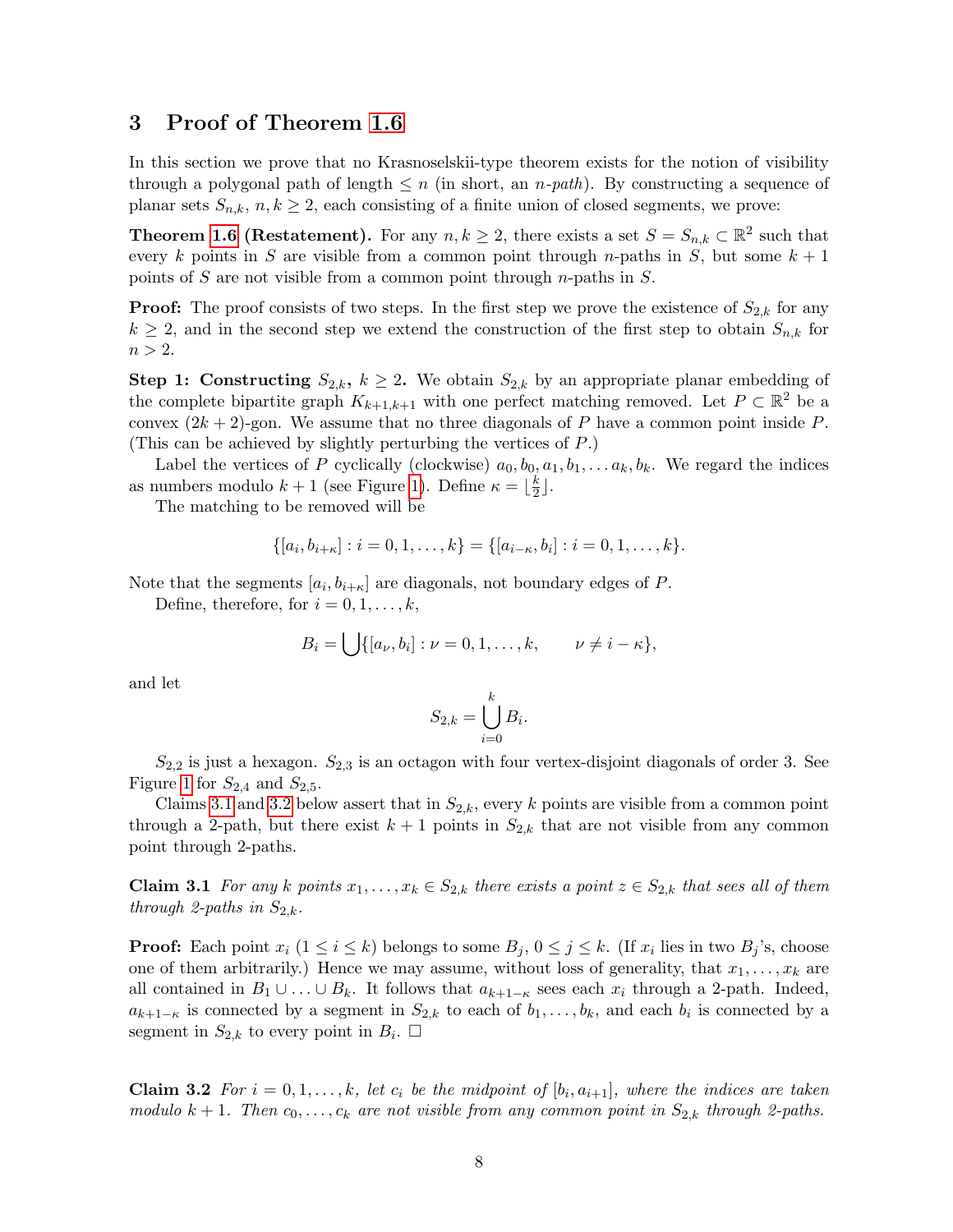

<span id="page-8-0"></span>Figure 1: The left figure is  $S_{2,4}$  and the right figure is  $S_{2,5}$ . Each  $B_i$  is colored in a different color.

**Proof:** The cases  $k = 2, 3$  are easy to verify. Let  $k \geq 4$  and assume to the contrary that some point  $z \in S_{2,k}$  sees all the points  $c_0, \ldots, c_k$  through 2-paths in  $S_{2,k}$ . It follows that for each  $0 \leq i \leq k$ , z sees  $b_i$  or  $a_{i+1}$  through a 1-path, and in particular, the set of vertices of P that z sees through a 1-path is of size  $\geq k+1\geq 5$ . We reach a contradiction, by considering three cases:

Case 1: z is a vertex of P. Thus  $z = a_i$  or  $z = b_i$  for some i,  $0 \le i \le k$ . But  $a_i$  sees neither  $b_{i+\kappa}$ , nor  $a_{i+\kappa+1}$  through a 1-path in  $S_{2,k}$ , and  $b_i$  sees neither  $b_{i-\kappa-1}$ , nor  $a_{i-\kappa}$  through a 1-path in  $S_{2,k}$ .

Case 2: z is not a vertex of P, but z lies on a boundary edge of P. In this case, z sees through a 1-path only two vertices of  $P$ , a contradiction.

Case 3: z is not a vertex of P, but z lies on a diagonal of P. In this case, z lies on at most two diagonals of P. (Here we use the assumption that no three diagonals of P have a common point inside P.) Thus,  $z$  sees through a 1-path at most four vertices of P. This is a contradiction, as  $z$  must see at least 5 vertices of  $P$ , as was explained above.

This completes the proof.  $\square$ 

Step 2: Construction of  $S_{n,k}$  for  $n > 2, k \ge 2$ . Given  $n > 2$  and  $k \ge 2$ , we modify the construction of  $S_{2,k}$  to obtain  $S_{n,k}$ , in the following way: We consider  $S_{2,k}$ , and for each  $0 \leq i \leq k$  we add a simple polygonal path  $\Gamma_i$  of length  $n-2$  (with no two consecutive edges collinear) that starts at  $c_i$  and lies outside the  $(2k+2)$ -gon P, such that the paths  $\Gamma_j$   $(0 \leq j \leq k)$ are pairwise disjoint (see Figure [2\)](#page-9-3). For  $0 \leq i \leq k$ , define  $C_i = B_i \cup \Gamma_i$ , and let

$$
S_{n,k} = \bigcup_{i=0}^{k} C_i.
$$

Claim 3.3  $S_{n,k}$  satisfies the assertion of Theorem [1.6.](#page-1-0)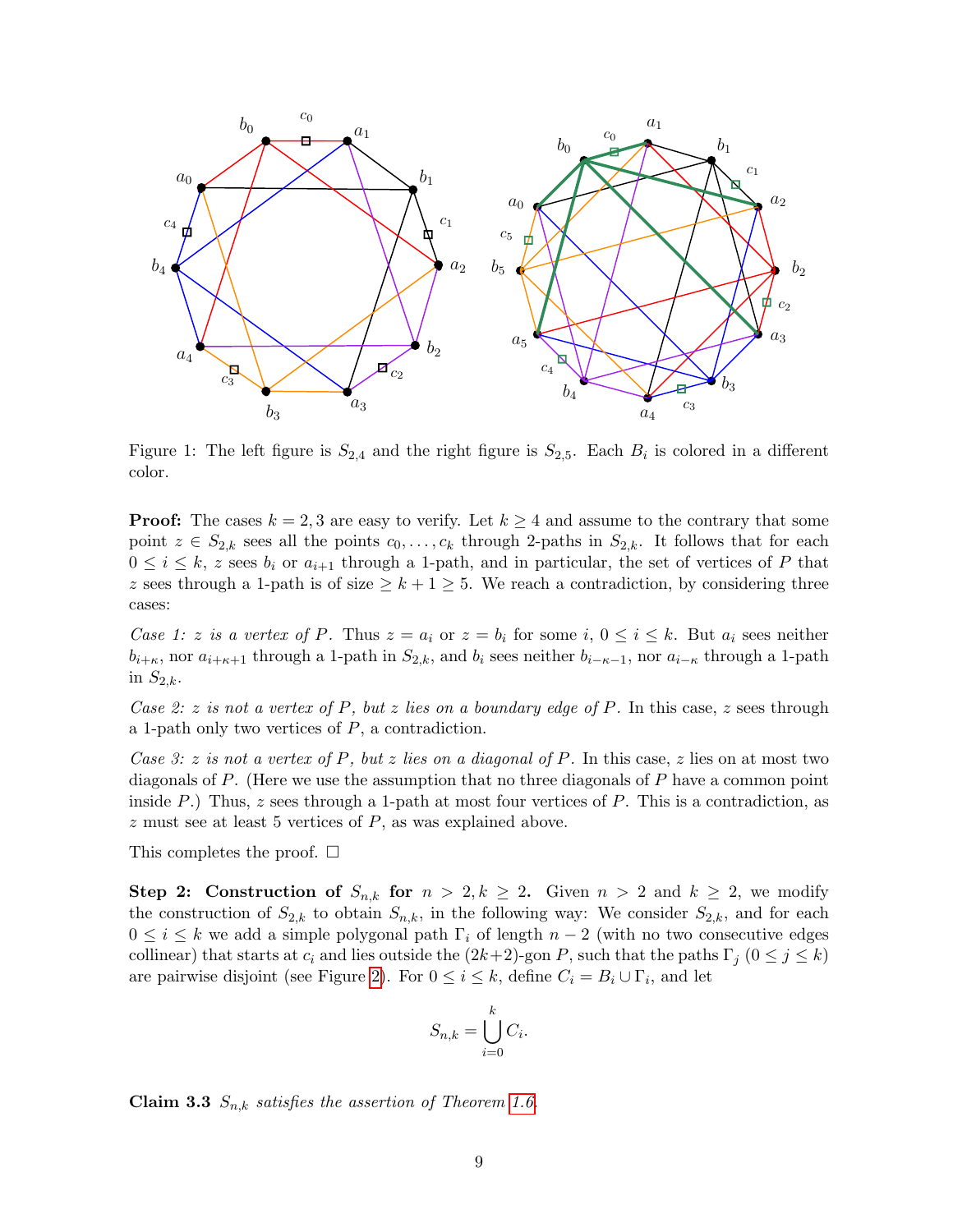

<span id="page-9-3"></span>Figure 2: An illustration of  $S_{5,4}$ . Each  $C_i$  is colored in a different color.

**Proof:** Same as in the proof of Claim [3.1,](#page-7-1) given  $x_1, \ldots, x_k \in S_{n,k}$  we may assume that  $\{x_1,\ldots,x_k\} \subset C_1 \cup \ldots \cup C_k$ . In this case,  $a_{k+1-\kappa}$  sees each of the points  $b_1,\ldots,b_k$  through a 1-path, and thus, sees every point in  $C_1 \cup \ldots \cup C_k$  through an *n*-path.

On the other hand, we claim that the  $k+1$  outer endpoints of  $\Gamma_0, \ldots, \Gamma_k$  are not seen by any common point x through n-paths. Indeed, assume on the contrary that some  $x \in S_{n,k}$ sees all these points through *n*-paths. If  $x \in S_{2,k}$ , then this assumption clearly implies that x sees all the points  $c_0, \ldots, c_k$  through 2-paths, contradicting Claim [3.2.](#page-7-2) If  $x \notin S_{2,k}$  then  $x \in \Gamma_i$ for some i. In this case, our assumption implies that even  $c_i$  sees the  $k + 1$  outer endpoints of  $\Gamma_0, \ldots, \Gamma_k$  through *n*-paths. However,  $c_i \in S_{2,k}$ , and thus we obtain a contradiction, same as in the first case.  $\Box$ 

This completes the proof of Theorem [1.6.](#page-1-0)  $\Box$ 

## 4 Open problems

The proof method of Theorem [1.4](#page-1-1) is not constructive, and the resulting set  $T$  does not admit any 'nice' topological structure (e.g., being a Borel set). Thus, it will be interesting to determine whether one may add some topological restriction on  $T$  to the conditions of Theorem [1.4.](#page-1-1)

## References

- <span id="page-9-0"></span>[1] Borwein, J., A proof of the equivalence of Helly's and Krasnosselsky's theorems, Canad. Math. Bull., **20** (1977), pp. 35–37.
- <span id="page-9-1"></span>[2] M. Breen, Clear visibility, starshaped sets, and finitely starlike sets, J. of Geometry, 19 (1982), pp. 183–196.
- <span id="page-9-2"></span>[3] M. Breen, Krasnoselskii-type theorems, Ann. New York Acad. Sci., 440 (1985), pp. 142– 146.